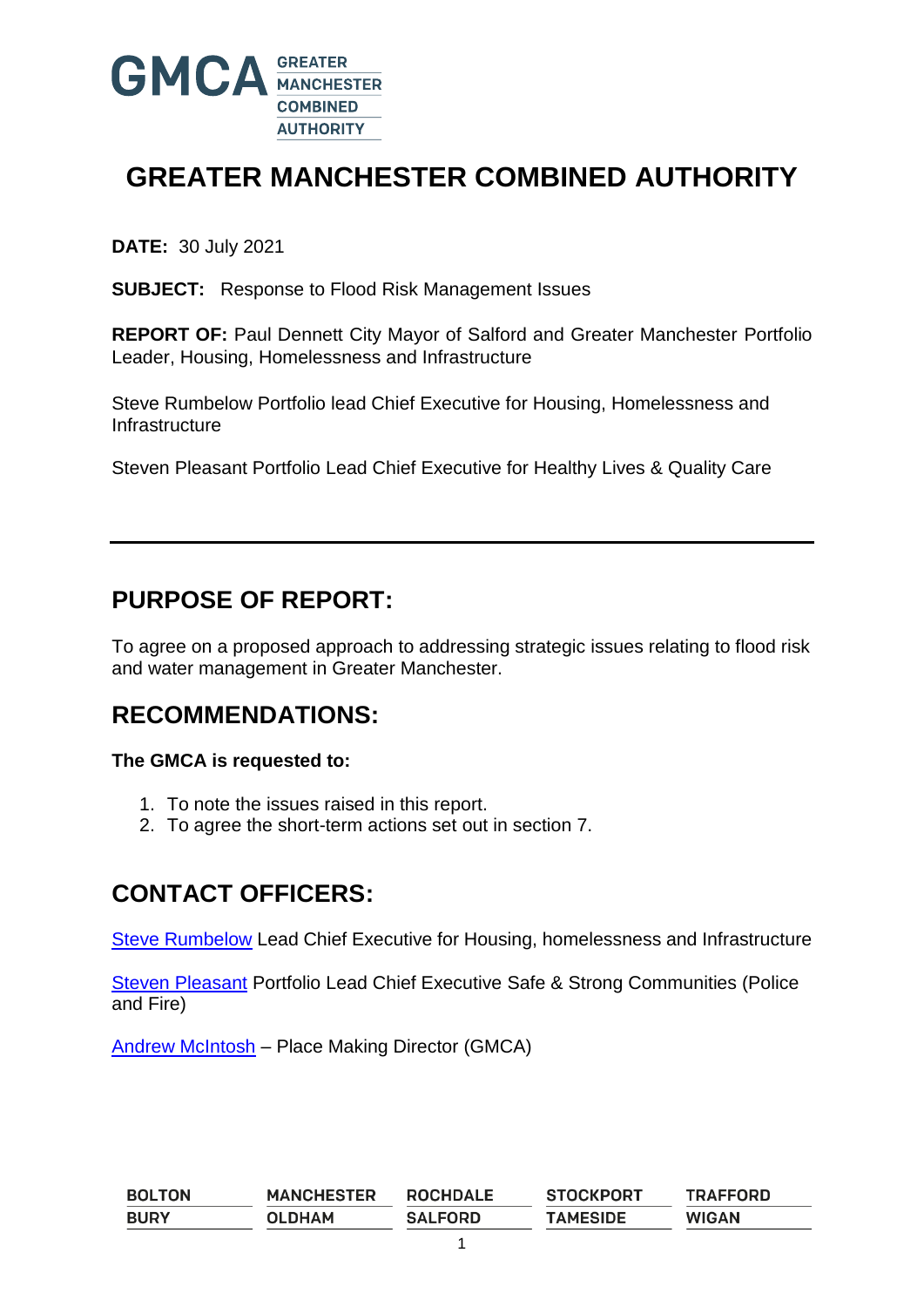

#### **Equalities Implications:**

**BOLTON** 

**BURY** 

*Flooding tends to disproportionately affect and impact those who live in more deprived areas, the most vulnerable and least likely to be able to afford insurance.*

**Climate Change Impact Assessment and Mitigation Measures –**

| <b>Impacts Questionnaire</b>                                   |        |                                                                                                                                                                                                                                         |  |  |  |  |  |
|----------------------------------------------------------------|--------|-----------------------------------------------------------------------------------------------------------------------------------------------------------------------------------------------------------------------------------------|--|--|--|--|--|
| <b>Impact Indicator</b>                                        | Result | Justification/Mitigation                                                                                                                                                                                                                |  |  |  |  |  |
| Equality and Inclusion                                         | G.     | Flooding tends to disproportionately affect and impact those who live in more deprived areas,<br>the most vulnerable and least likely to be able to afford insurance.<br>As per question 1.<br>As per question 1.<br>As per question 1. |  |  |  |  |  |
| Health                                                         | G      |                                                                                                                                                                                                                                         |  |  |  |  |  |
| Resilience and<br>Adaptation                                   | G      | Flood risk is one of the greatest climate risks to Greater Manchester, responding to this risk<br>increases the resilience of people and places.<br>As per question 1.<br>As per question 1.<br>As per question 1.                      |  |  |  |  |  |
| Housing                                                        |        | Managing risk from flooding is a requirement of the statutory planning process.                                                                                                                                                         |  |  |  |  |  |
| Economy                                                        | G      |                                                                                                                                                                                                                                         |  |  |  |  |  |
| Mobility and<br>Connectivity                                   |        |                                                                                                                                                                                                                                         |  |  |  |  |  |
| Carbon, Nature and<br>Environment                              | G      | Flood risk management goes hand in hand with measures to improve water quality and<br>reduce diffuse pollution.                                                                                                                         |  |  |  |  |  |
| Consumption and<br>Production                                  |        |                                                                                                                                                                                                                                         |  |  |  |  |  |
| Contribution to achieving the<br>GM Carbon Neutral 2038 target |        |                                                                                                                                                                                                                                         |  |  |  |  |  |
| <b>Further Assessment(s):</b>                                  |        | <b>Equalities Impact Assessment and Carbon Assessment</b>                                                                                                                                                                               |  |  |  |  |  |
| Positive impacts overall,<br>whether long or short<br>term.    |        | Mix of positive and<br>Mostly negative, with at<br>negative impacts. Trade-<br>least one positive aspect.<br><b>Negative impacts overall.</b><br>Trade-offs to consider.<br>offs to consider.                                           |  |  |  |  |  |

| <b>Carbon Assessment</b>                         |            |                                                                      |                                                                         |                                                                                 |                                                                              |
|--------------------------------------------------|------------|----------------------------------------------------------------------|-------------------------------------------------------------------------|---------------------------------------------------------------------------------|------------------------------------------------------------------------------|
| <b>Overall Score</b>                             |            |                                                                      |                                                                         |                                                                                 |                                                                              |
| <b>Buildings</b>                                 | Result     |                                                                      |                                                                         | Justification/Mitigation                                                        |                                                                              |
| New Build residential                            |            |                                                                      |                                                                         |                                                                                 |                                                                              |
| Residential building(s)<br>renovation/maintenanc | N/A        | Not applicable<br>Not annlicable                                     |                                                                         |                                                                                 |                                                                              |
| New Build Commercial/<br>Industrial              | N/A        |                                                                      |                                                                         |                                                                                 |                                                                              |
| <b>Transport</b>                                 |            |                                                                      |                                                                         |                                                                                 |                                                                              |
| Active travel and public<br>transport            | N/A        |                                                                      |                                                                         |                                                                                 |                                                                              |
| Roads, Parking and<br>Vehicle Access             | N/A        |                                                                      |                                                                         |                                                                                 |                                                                              |
| Access to amenities                              | N/A        |                                                                      |                                                                         |                                                                                 |                                                                              |
| Vehicle procurement                              | N/A        |                                                                      |                                                                         |                                                                                 |                                                                              |
| Land Use                                         |            |                                                                      |                                                                         |                                                                                 |                                                                              |
| Land use                                         | <b>TBC</b> |                                                                      |                                                                         |                                                                                 |                                                                              |
| No associated<br>carbon impacts<br>expected.     |            | High standard in<br>terms of practice<br>and awareness on<br>carbon. | Mostly best practice<br>with a good level of<br>awareness on<br>carbon. | Partially meets best<br>practice/ awareness,<br>significant room to<br>improve. | Not best practice<br>and/ or insufficient<br>awareness of carbon<br>impacts. |

**MANCHESTER** 

**OLDHAM** 

**TRAFFORD WIGAN** 

**STOCKPORT** 

**TAMESIDE** 

**ROCHDALE** 

**SALFORD**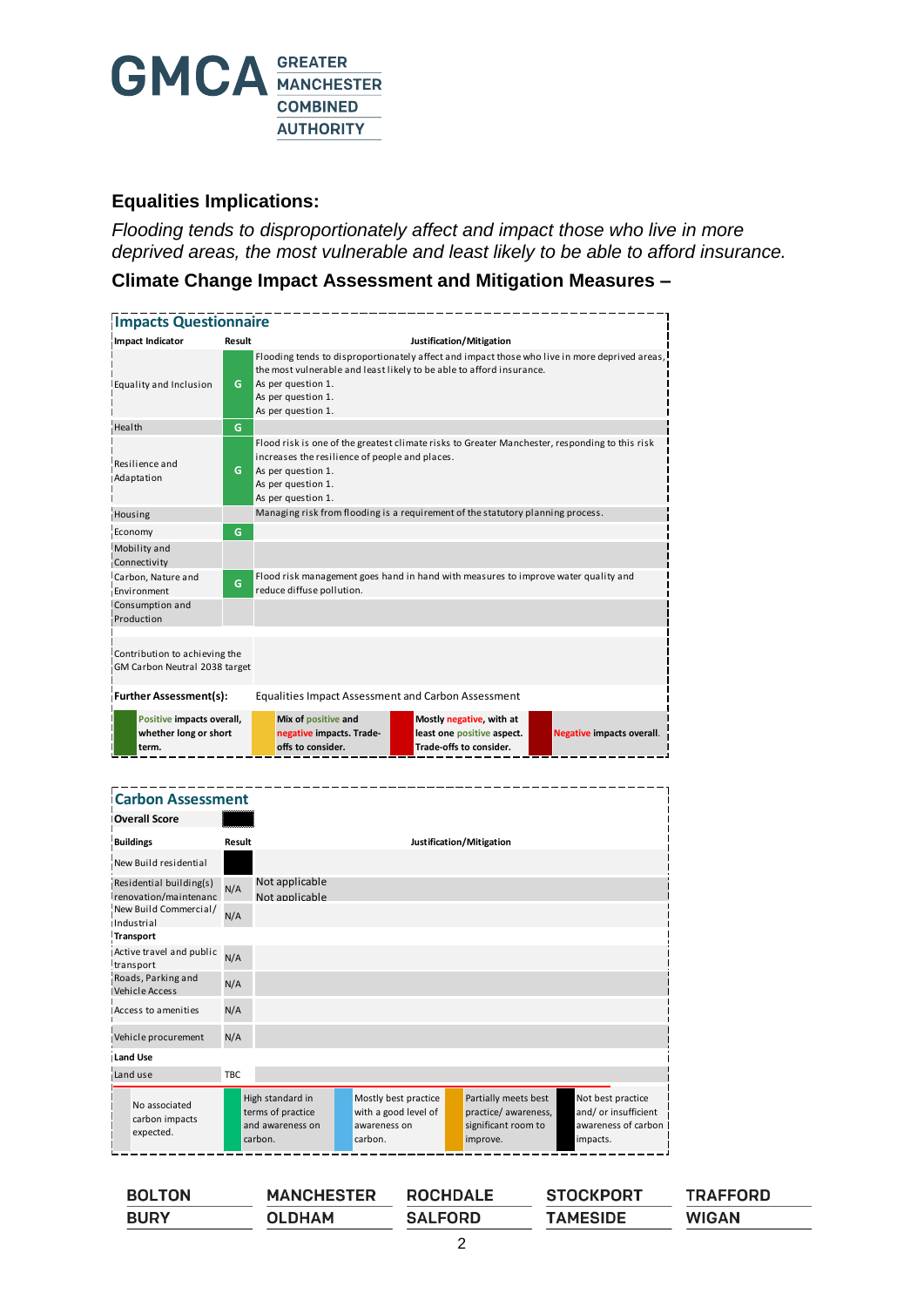

**Risk Management:** *See paragraphs 1.2-1.4 and 2.1-2.4* 

### **Legal Considerations:**

See paragraphs 2.1-2.4

**Financial Consequences – Revenue:**

*N/A*

**Financial Consequences – Capital:** *N/A*

**Number of attachments to the report:** 1 – Appendix A.

**Comments/recommendations from Overview & Scrutiny Committee:** N/A

#### **BACKGROUND PAPERS:**

[Greater Manchester Infrastructure Framework \(2019\)](https://www.greatermanchester-ca.gov.uk/media/1715/greater-manchester-infrastructure-framework-2040.pdf)

| <b>TRACKING/PROCESS</b>                                                                                                                                                         | [All sections to be completed]                                               |  |                                       |  |  |
|---------------------------------------------------------------------------------------------------------------------------------------------------------------------------------|------------------------------------------------------------------------------|--|---------------------------------------|--|--|
| Does this report relate to a major strategic decision, as set out<br>in the GMCA Constitution                                                                                   | Yes                                                                          |  |                                       |  |  |
| <b>EXEMPTION FROM CALL IN</b>                                                                                                                                                   |                                                                              |  |                                       |  |  |
| Are there any aspects in this report which<br>means it should be considered to be<br>exempt from call in by the relevant<br>Scrutiny Committee on the grounds of<br>urgency? No | exempt from call-in                                                          |  | Please state the reason the report is |  |  |
| <b>GM Transport Committee</b>                                                                                                                                                   | <b>Overview &amp; Scrutiny</b><br>Committee                                  |  |                                       |  |  |
| N/A                                                                                                                                                                             | [Date considered by the<br>relevant Overview &<br><b>Scrutiny Committee]</b> |  |                                       |  |  |

| <b>BOLTON</b> | <b>MANCHESTER</b> | <b>ROCHDALE</b> | <b>STOCKPORT</b> | <b>TRAFFORD</b> |
|---------------|-------------------|-----------------|------------------|-----------------|
| <b>BURY</b>   | <b>OLDHAM</b>     | <b>SALFORD</b>  | <b>TAMESIDE</b>  | <b>WIGAN</b>    |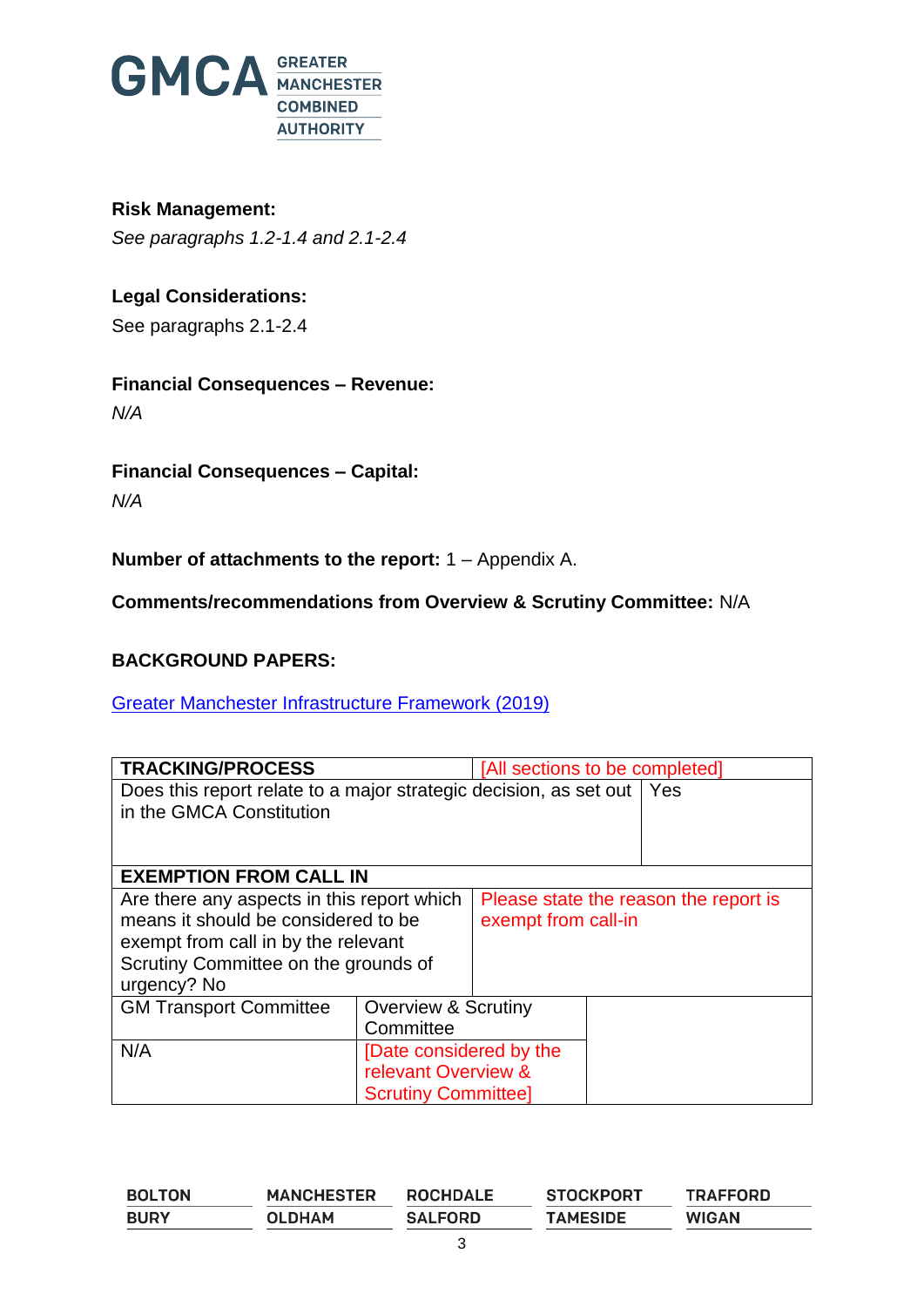

#### **1. Background**

- 1.1 Leaders received an update last April on issues in relation to flood risk and water management in Greater Manchester. The report covered three areas: Governance, funding/investment, capacity /resources. It was noted that in recent years there have been several major flooding incidents across Greater Manchester. Through climate change this risk is increasing and resources are limited. Often risk coalesces in urban areas, within our strategic development locations and where communities live. Whilst 12% of flood defences in Greater Manchester are in a state of disrepair, given funding constraints there is a balance to be struck between increasing the resilience of existing assets, building new defences and addressing risk from surface water.
- 1.2 Flood risk management is a cross portfolio issue. It cuts across duties, responsibilities and agencies. It involves planning, preparation, engagement, investment, partnerships, responding to events and recovery. Despite being one of the greatest risks identified on the Greater Manchester Community Risk Register<sup>1</sup> we don't at present view and approach the issue through a single co-ordinated and strategic lens.
- 1.3 As previously reported, governance changes were made in 2020 to provide stronger direction for the delivery of flood risk and water management. The Planning and Housing Commission (PHC) is now the conduit for the North West Regional Flood and Coastal Committee (RFCC) members and political engagement. All local authorities in Greater Manchester are represented providing a direct route to the GMCA portfolio holder and the GMCA. The Strategic Infrastructure Board (SIB) is the route to engagement with infrastructure providers. The Greater Manchester Resilience Forum is the statutory partnership with responsibilities for coordinating activity across different agencies to plan and prepare for the impact of civil risks, including flooding. However, issues remain with limited capacity at both the local authority and GMCA levels.
- 1.4 Whilst flood risk management includes actions to prepare, respond and recover from flood events this report focusses on the actions that the GMCA can take to better support the Local Authorities in reducing and mitigating flood risk. Engagement with the GMRF will continue through the Chief Resilience Officer who is appointed by the GMCA.
- 1.5 Engineering alone is not a solution as climate change is increasing the intensity of rainfall and the cost to re-build the entire sewer network and increasing the height of existing defences would be prohibitive and disruptive. Hard defences also require long term maintenance and an upgrade once they no longer provide the necessary standard of protection. Currently in Greater Manchester the annual maintenance costs of existing flood defences for the

| See: GM Prepared - Community Risk Register (gmemergencyplanning.org.uk) |                   |                 |                  |                 |
|-------------------------------------------------------------------------|-------------------|-----------------|------------------|-----------------|
| <b>BOLTON</b>                                                           | <b>MANCHESTER</b> | <b>ROCHDALE</b> | <b>STOCKPORT</b> | <b>TRAFFORD</b> |
| <b>BURY</b>                                                             | <b>OLDHAM</b>     | <b>SALFORD</b>  | <b>TAMESIDE</b>  | <b>WIGAN</b>    |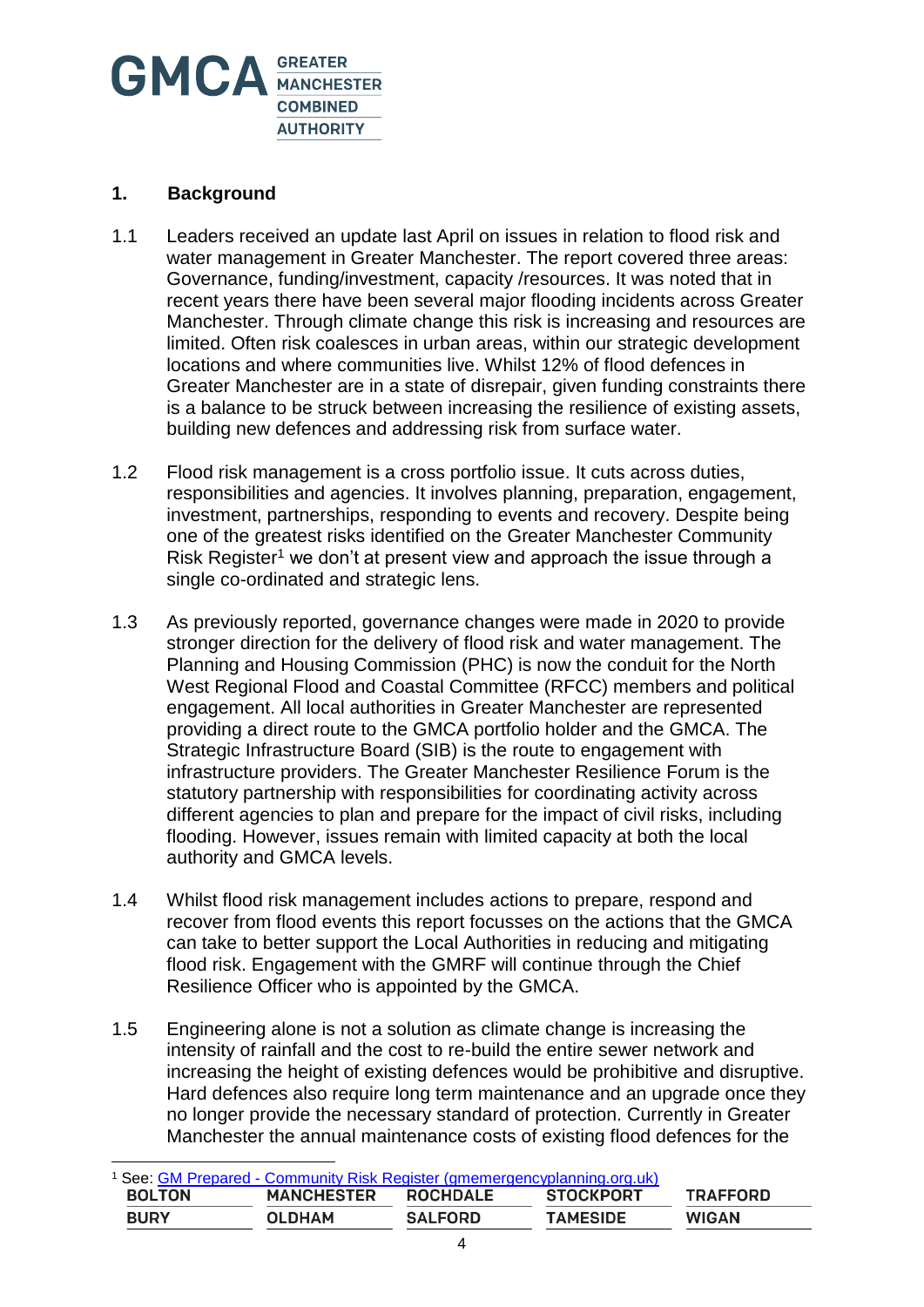

Environment Agency (EA) is approximately ~£2.9m. Maintenance costs for Local Authorities are currently unknown.

- 1.6 A mix of solutions is required and, for example, green infrastructure such as sustainable drainage systems (SuDs) and other nature-based solutions across catchments and within urban areas need to become standard, making space for water whilst slowing the flow. The GMCA is leading on a project (IGNITION) working with the Living Lab at Salford University to explore how to retrofit SuDs and design other nature-based solutions. Used well, such mitigations can also mitigate other climate-related risks such as urban heat and air pollution.
- 1.7 The Plan of the 9 (Places for Everyone joint Development Plan Document) identifies the key growth corridors and gateways, the principal town centres and the concentration of the supply of land for new homes within the existing urban area and on brownfield land. The Plan also sets out policy requirements to manage flood risk, sustainable drainage and green infrastructure.
- 1.8 The Irwell and Mersey catchments dominate Greater Manchester, covering around 78% of its total area, with the River Douglas and Glaze Brook being the other fluvial catchments. All catchments except the River Douglas drain into the Manchester Ship Canal, which therefore has a very important drainage and flood management function. The United Utilities drainage network interacts with these catchments and crosses multiple local authority boundaries.
- 1.9 Flood risk and water management issues have cross cutting responsibilities that don't respect Local Authority administrative boundaries. A strategic approach needs to be adopted where risk and water management issues impact across districts within Greater Manchester or from outside of the Greater Manchester boundary.
- 1.10 Within Greater Manchester there are 63,478 properties at risk from river flooding and 162,979 properties at risk from surface water (Source: Environment Agency). Surface water is the greater (most frequent), most complex risk and will overlap in some areas with river flooding risk. This is likely to increase because of future climate change projections which will see potential precipitation rise by 59% in 2050 and population growth within urban areas. This is the responsibility of the Lead Local Flood Authorities (LLFAs) and not specifically covered in this report.
- 1.11 Impacts are not limited to properties, many more people are affected when essential transport services, energy and water infrastructure are interrupted, or schools and workplaces are damaged by flooding. [Research](file://///hq-ict-10839b/gmca_data/AGMA/Planning%20and%20Housing%20team/Groups%20and%20Boards/Informal%20Leaders/July%202021/Estimating%20the%20economic%20costs%20of%20the%202015%20to%202016%20winter%20floods%20(publishing.service.gov.uk)) undertaken nationally on economic damages to infrastructure (bridges, roads, sewer collapses (sinkholes), schools, loss of electricity, rail and the compounding effect etc.) concluded that the economic and cost implications of damages to business properties and infrastructure were significantly larger than household

| <b>BOLTON</b> | <b>MANCHESTER</b> | <b>ROCHDALE</b> | <b>STOCKPORT</b> | <b>TRAFFORD</b> |
|---------------|-------------------|-----------------|------------------|-----------------|
| <b>BURY</b>   | <b>OLDHAM</b>     | <b>SALFORD</b>  | <b>TAMESIDE</b>  | <b>WIGAN</b>    |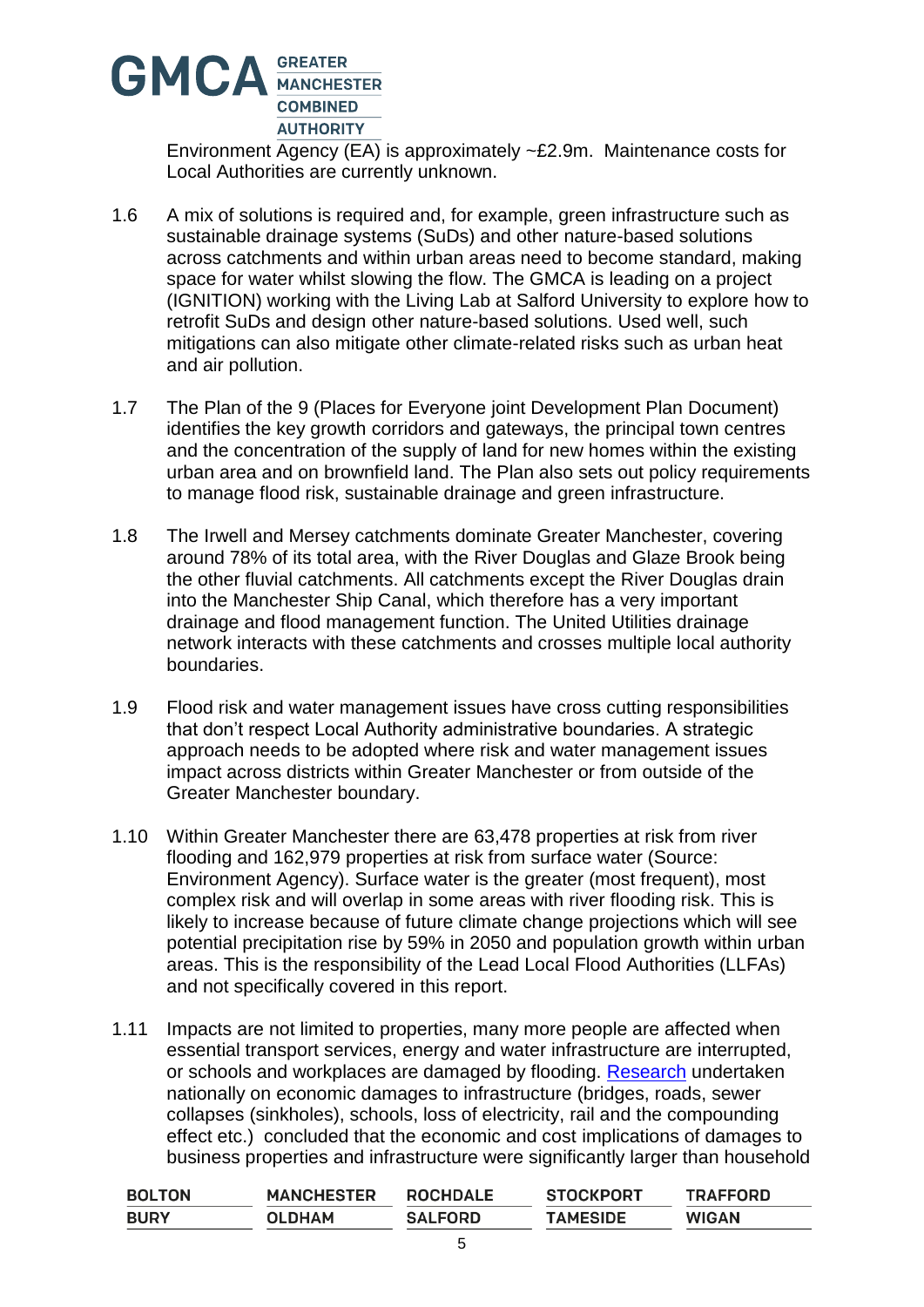

-

property. This conclusion is consistent with experience in Greater Manchester. As an example, the infrastructure costs to the following Local Authorities: Bolton, Bury, Rochdale, Salford and Wigan associated with the 2015 boxing days floods was £11.5M.<sup>2</sup>

- 1.12 Resources at the Local Authority and GMCA level are limited. Local Authorities receive insufficient funding to undertake their statutory duty for an ever increasing and complex problem which can have significant and longterm impacts on people's livelihoods, health and wellbeing. There are varying levels of investment across the different Local Authorities within Greater Manchester. A common theme is that further support from Government is required. The GMCA can support by lobbying for that financial support.
- 1.13 The National Flood and Coastal Erosion Risk Management Strategy (NFCRMS) for England now has a stronger direction on a 'place-based approach' to climate resilience. This is defined as the "Environment Agency working with partners to bolster resilience to flooding across the nation delivering today's growth and infrastructure resilient in tomorrow's climate". It's also an acknowledgement that every place is different and that "local people will define their place in different ways. For some it might be their county, city, town or village. For others, a place could mean a river catchment". It is critical that the GMCA uses its convening and advocacy role to work in partnership with EA and UU to (a) improve GMs ability to access the resources and support that they can bring and (b) support EA and UU to increase the resources that they have available for this agenda.
- 1.14 Water flows through catchments and urban areas and disregards administrative boundaries. Thus partnerships are vital as they enable evidence, expertise and resources to be shared. There are roles and actions that are required at the strategic catchment level as well as within individual localities and this challenge cannot be resolved by working solely at the GM or local level.
- 1.15 The issues highlighted above are not unique to Greater Manchester and reflect those identified in the National Infrastructure Strategy (2020) and more recently in the [Environment Food and Rural Affairs Committee](https://publications.parliament.uk/pa/cm5801/cmselect/cmenvfru/170/17002.htm) inquiry (2021) into flood risk. One of the most significant issues is that Local Authorities lack the revenue that can be deployed to develop and deliver projects, create and maintain partnerships, identify funding opportunities and respond to complex issues on the ground. Over the next 12 months it's recommended that the CA should work with the Environment Agency and United Utilities to raise the following strategic challenges with Government: and the National Infrastructure Commission:
	- A lack of revenue funding and contributions towards partnership funding.

<sup>&</sup>lt;sup>2</sup> Source: Greater Manchester Update on Infrastructure Issues Following Storm Eva Date: 10 June 2016 From: Lead AGMA Chief Executive for Civil Contingencies To: DCLG

| <b>BOLTON</b> | <b>MANCHESTER</b> | <b>ROCHDALE</b> | <b>STOCKPORT</b> | <b>TRAFFORD</b> |
|---------------|-------------------|-----------------|------------------|-----------------|
| <b>BURY</b>   | <b>OLDHAM</b>     | <b>SALFORD</b>  | <b>TAMESIDE</b>  | <b>WIGAN</b>    |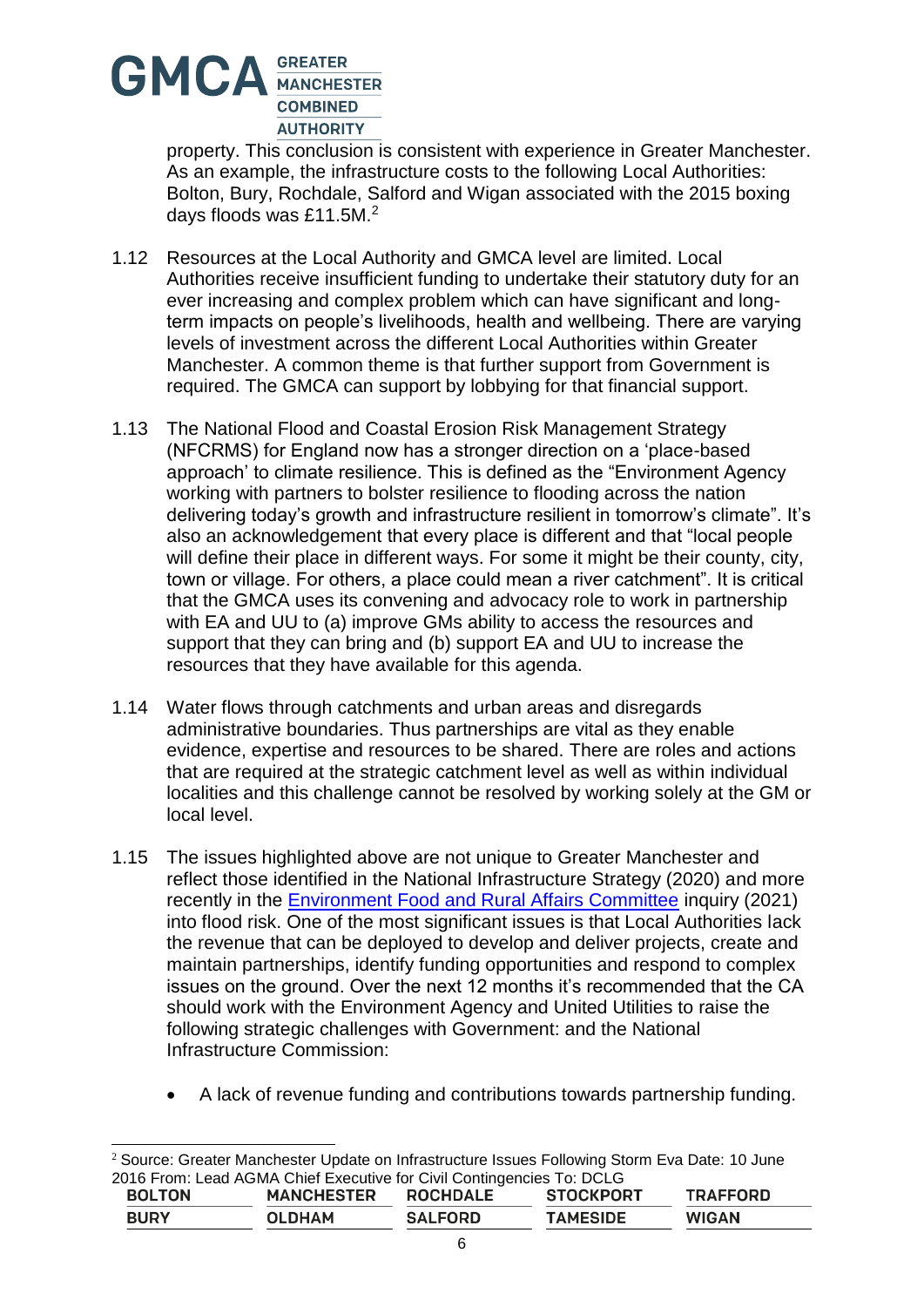

- An ageing workforce and need for transition planning and associated development of skills, training, and experience.
- Input into the Green Book review and HMG departmental guidance relating to capital projects to ensure that they reflect broader outcome metrics such as flood risk and natural capital.
- Engage and develop a stronger partnership with United Utilities as well as other infrastructure providers e.g. Highways England, Network Rail who have important water management roles.
- Raise with MPs and partners the long standing issue of SuDs and enactment of Schedule 3 of the 2010 Flood and Water Management Act to mandate SuDs in new development.

#### **2. Resources and Responsibilities**

- 2.1 The Greater Manchester Combined Authority is the sub regional partnership represented on the Regional Flood and Coastal Committee (RFCC). The RFCC is a statutory committee as defined by the Flood and Water Management Act (2010). The GMCA is responsible for:
	- Providing strategic advice to help support the delivery of Government's National Flood and Coastal Erosion Risk Management Strategy, as well as contributing to the delivery of local plans and strategies;
	- Helping to inform plans proposed by the Environment Agency and challenge and debate any issues that arise;
	- Helping to support and engage communities on flood risk and coastal erosion issues;
	- Actively engaging with local communities, particularly to gain external financial contributions;
	- Communicating local priorities and successes, seeking views from external stakeholders and community groups to help raise awareness of flood and coastal erosion risk management work;
	- Keeping abreast of flood and coastal erosion risk issues in the region and policy developments in Defra and the Environment Agency; and
	- Contributing to the work of sub-groups, if set up by the Committee
- 2.2 In addition to the RFCC, the EA and United Utilities (UU) are represented on several GMCA administered groups and boards. The Greater Manchester Resilience Forum (GMRF) is a partnership of agencies from across Greater Manchester with responsibility for co-ordinating and overseeing emergency planning derived from the Civil Contingencies Act (2004). The GMRF reports to the CA through Chief Resilience Office and the Deputy Mayor for Policing and Crime and GMCA's Deputy Chief Executive. The connections with the right agencies are in place and can be harnessed into focused action.

| <b>BOLTON</b> | <b>MANCHESTER</b> | <b>ROCHDALE</b> | <b>STOCKPORT</b> | <b>TRAFFORD</b> |
|---------------|-------------------|-----------------|------------------|-----------------|
| <b>BURY</b>   | <b>OLDHAM</b>     | <b>SALFORD</b>  | <b>TAMESIDE</b>  | <b>WIGAN</b>    |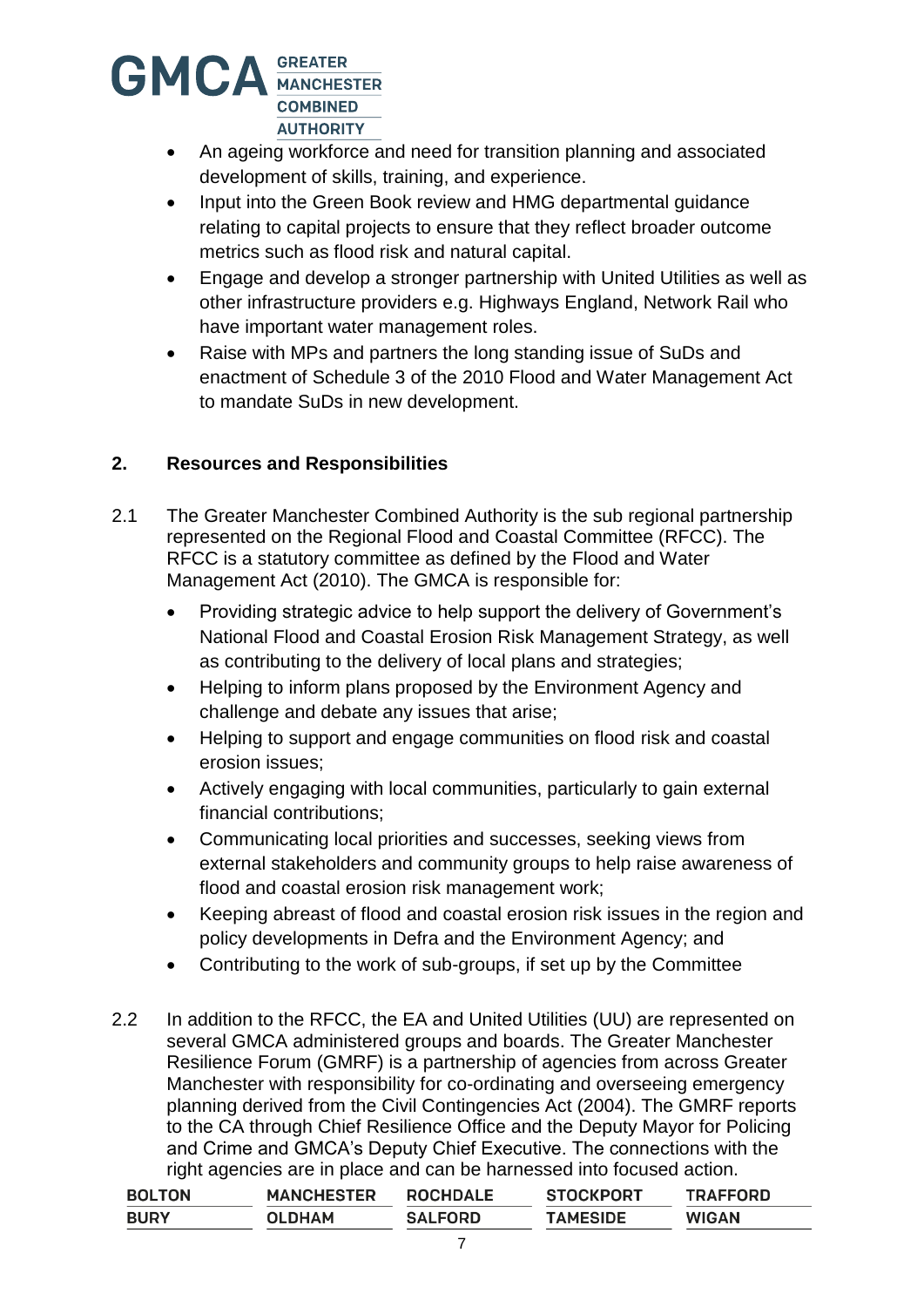

- 2.3 The 10 Local Authorities in Greater Manchester are Lead Local Flood Authorities (LLFAs) with specific statutory duties. They are responsible for managing local flood risks with a duty to co-operate with other risk management authorities. As reported to leaders last April, Local Authority officers within the LLFAs are responsible for local flood risk management, local strategy, evidence gathering, project development, often as well as delivering transport schemes, responding to planning applications etc. There are capacity, skills and experience gaps in some districts which prohibits the identification of projects and progression of concepts into outline and full business cases.
- 2.4 Whilst the GMCA doesn't have a statutory duty, it has a role to strategically support the LLFAs working through the RFCC and in enabling the LLFAs to co-operate with others. The GMCA needs to support its local partners in meeting their objectives and overcome challenges. This report explores the best ways in which the GMCA might be able to achieve this.

#### **3. Debrief from the recent events of storm Christoph and any other relevant flood risk analysis**

- 3.1 Following the response to storm Christoph a multi-agency debrief took place to identify good practice and areas of response that could be improved for any future flooding response. Eight core priorities for future work have been identified and an action plan to address these is being developed and will be implemented under the governance of GMRF:
	- **Modelling and mapping data**  the modelling/mapping data provided by the EA is critical to enabling early identification of key areas at risk. This data includes risk analysis before an incident and, when coupled with Met Office modelling during rainfall events, real-time data to inform incident response. Building on the learning from storm Christoph, the EA will consider how additional data/mapping can be provided during a response.
	- **Cross border implications of response**  due to the geographical boundaries used to respond to incidents in the EA, which tend to be based on river catchments, it was difficult to obtain a comprehensive picture of potential flooding in GM that took account of upper catchments lying in neighbouring counties and of the impacts of all major catchments in GM. Cross-border communication with neighbouring local resilience fora could also have been strengthened to better inform impacts upstream and downstream of GM.
	- **Training and exercising** prior to storm Christophe, multi-agency training and exercising had been undertaken across the 10 GM districts however some incident commanders may have benefitted from a more detailed understanding of plans, terminology and data interpretation.

| <b>BOLTON</b> | <b>MANCHESTER</b> | <b>ROCHDALE</b> | <b>STOCKPORT</b> | <b>TRAFFORD</b> |
|---------------|-------------------|-----------------|------------------|-----------------|
| <b>BURY</b>   | <b>OLDHAM</b>     | <b>SALFORD</b>  | <b>TAMESIDE</b>  | <b>WIGAN</b>    |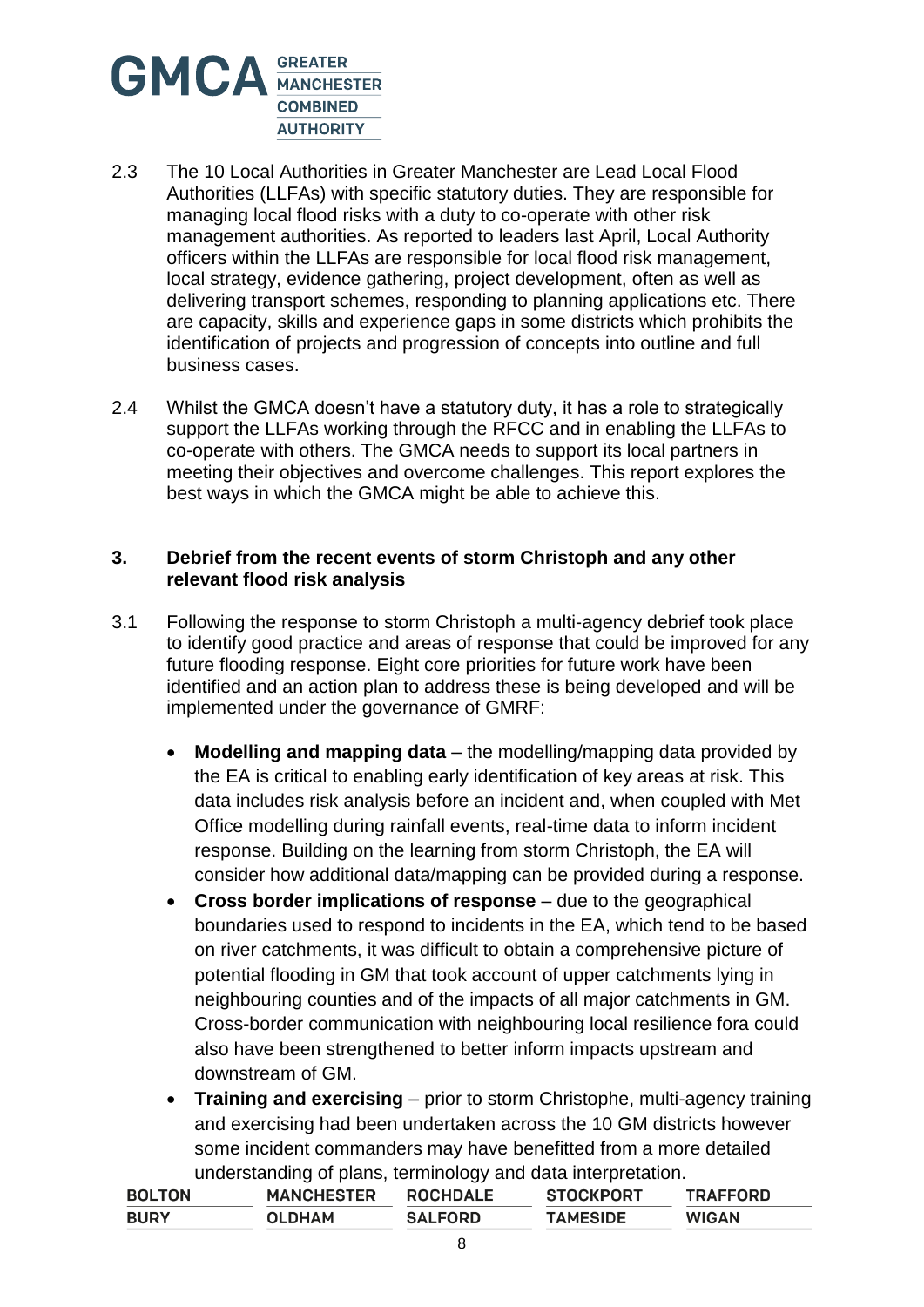

- **Vulnerable residents**  during storm Christoph it was necessary to access information about vulnerable residents to offer support to help them to evacuate and stay safe. The system in place to identify vulnerable residents needs to be reviewed to ensure information can be provided in a timely manner and in a usable format.
- **Administrative support**  agencies identified the need for greater support to be available to multi-agency response structures. The situation may have been exacerbated by many administrative staff already being deployed to support the Covid response.
- **Access to data and mapping information** gaps were identified in information available on Resilience Direct, a shared platform for confidential information, about potential flood zones and the properties affected for each local authority area.
- **Property level flood protection** an inconsistent approach to the provision of sandbags or of any temporary protection to those likely to be affected was reflected in a mismatch between community expectations and a number of current district policies.
- **Strategic and local flood plans** as usual after flooding events, to ensure all learning from the response of storm Christoph and other smaller flooding events is put into practice, a review will be undertaken of the GM strategic multi-agency flood plan and the multi-agency Borough level flood plans.

#### **4. Investment Funding and Greater Manchester Pipeline**

- 4.1 The evidence (the National Flood and Coastal Erosion Risk Management Strategy, (2020)) suggests that for every £1 spent on flood risk reduction, there is approximately £5 return in cost avoidance. Increasing the resilience of places will also attract inward investment, increase land values, support regeneration and delivery of new homes on brownfield land.
- 4.2 The EA has identified that economic losses from the winter 2019 to 2020 flooding is estimated to be about £333 million. But the economic damage avoided from the protection provided is at least 14 times greater than that, at around  $£4.6$  billion –  $£9.3$  billion.
- 4.3 The National Flood and Coastal Erosion Risk Management (FCERM) Strategy for England now has a stronger direction on a 'place-based approach' to climate resilience. Working better together and in partnership at multiple spatial scales will achieve better outcomes for people in Greater Manchester.
- 4.4 DEFRA Grant in Aid (GiA) is currently the main source of funding for flood risk management capital schemes but this often requires partnership contributions to enable GiA to be allocated. Whilst eligibility for funding is based on a

| <b>BOLTON</b> | <b>MANCHESTER</b> | <b>ROCHDALE</b> | <b>STOCKPORT</b> | <b>TRAFFORD</b> |
|---------------|-------------------|-----------------|------------------|-----------------|
| <b>BURY</b>   | <b>OLDHAM</b>     | <b>SALFORD</b>  | <b>TAMESIDE</b>  | <b>WIGAN</b>    |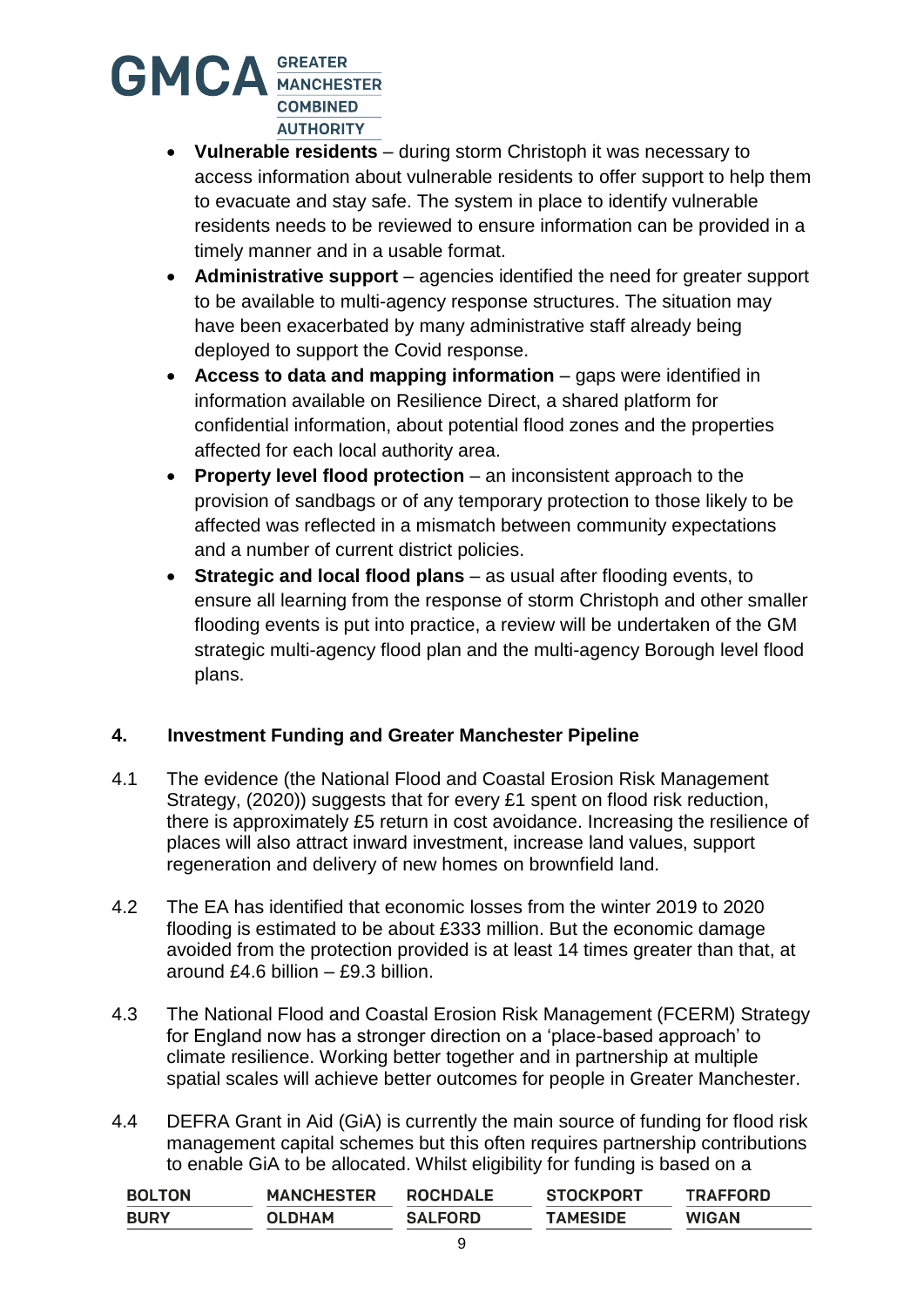

-

number of outcomes including those for the economy (costs avoided), environment (habitat created) and society (mental health), the main weighting is afforded to improving the standards of protection to existing properties. GiA funding alone will not be able tackle the challenges as a result of increased risk of flooding from future climate change. Therefore, greater emphasis is needed on identifying more innovative ways of funding nature-based solutions/green infrastructure which provide a flood risk benefit as well as enhanced water quality and wider climate resilience.

- 4.5 The pipeline of flood risk projects identified in the current 6yr Flood and Coastal Erosion Risk Management programme 2021 – 2027, will deliver a reduction in risk to 20% of properties in Greater Manchester within a 1 in a 100-year flood outline (a list<sup>3</sup> of the current schemes is set out in Appendix A Tables 1 and 2). A third of projects will be delivered by Local Authorities. This funding is a finite pot, however, there are options to reprioritise projects locally across the 6yrs and draw down 'in year' funding, for example from other projects where funding has been allocated but the project hasn't been delivered as forecast.
- 4.6 Match funding contributions for GiA are called "partnership contributions". LLFAs are asked to provide match funding to all projects regardless of the flooding source or who is responsible for delivery. Contributions are required to bring forward projects within the RFCC flood programme. Several proposed flood risk reduction projects are not meeting the GiA criteria / benefits cost ratios (BCRs), for example an outline business case hasn't been developed or there isn't sufficient partnership funding, or homes protected. Further analysis by the EA is under way to identify (a) the funding gap and (b) how BCRs can be improved.
- 4.7 Funding is not limited to the public sector or the EA programme. UU are implementing Asset Management Plan (AMP) 7 (2020-2025) investments and preparing now for AMP8 (2025-2030). The water industry economic regulator Ofwat has agreed £5.8bn of total expenditure (Totex) with UU delivering a 4% base equity return to shareholders. The Department of Environment and Rural Affairs (DEFRA) and Ofwat have invited water companies to accelerate this investment to support a green recovery<sup>4</sup>. Furthermore, Electricity North West Limited (ENWL) have produced a draft business plan for 2023/28 which includes measures to improve the resilience of the electricity network from flooding.
- 4.8 GMCA officers are working with UU, EA and ENWL to identify shared outcomes and ways to strengthen day to day working for example using investment identified for resilience within the ENWL business plan (2023-28)

<sup>4</sup> The United Utilities Scheme are: (1) £13.411 million to develop nature-based solutions through partnership working; (2) AMP8 WINEP investments at Bury: £44.060 million to improve the river environment by increasing sewer capacity; and (3) Tackling storm overflows: £5.399 million to investigate ways to reduce harm from storm overflows.

| <b>BOLTON</b> | <b>MANCHESTER</b> | <b>ROCHDALE</b> | <b>STOCKPORT</b> | <b>TRAFFORD</b> |
|---------------|-------------------|-----------------|------------------|-----------------|
| <b>BURY</b>   | <b>OLDHAM</b>     | <b>SALFORD</b>  | <b>TAMESIDE</b>  | <b>WIGAN</b>    |

<sup>&</sup>lt;sup>3</sup> These are indicative only and are subject to change from future funding allocations and development of detailed business cases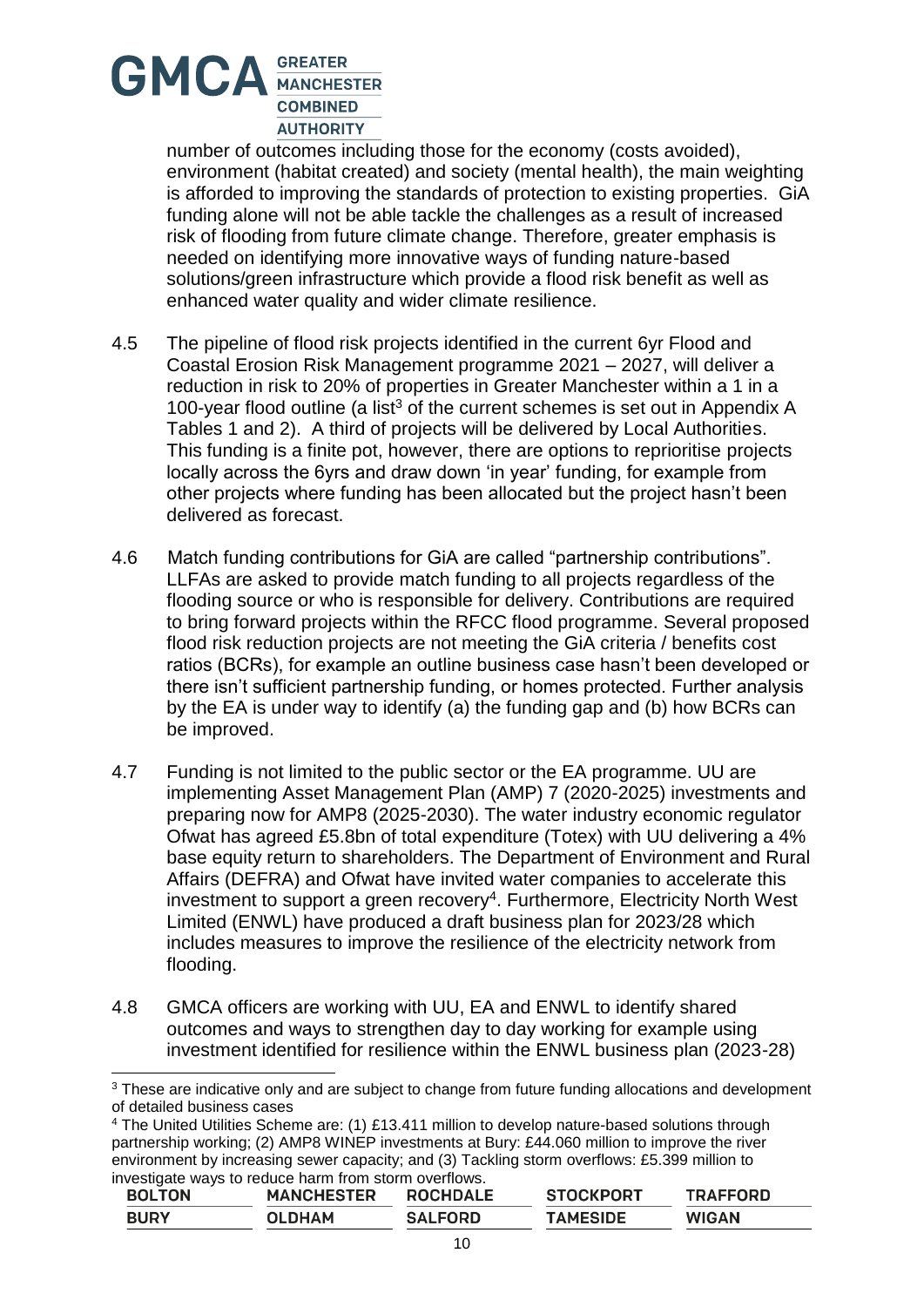

as partnership funding for GiA, informing the refresh of the RFCC Business Plan and exploring how the Greater Manchester Environment Fund can enable nature-based solutions by attracting investment for biodiversity – enabled through biodiversity net gain as per the draft Environment Bill (2021) and Places for Everyone Policy.

4.9 Investment can only take place in a project where there is a detailed business case supported by partnership contributions. It's essential that projects in Greater Manchester are appropriately developed to utilize the funding allocated or bring forward other projects that are capable of being delivered through re-allocated funding. There is a need for a pipeline of strategic projects worked up to take advantage of any funding that becomes available either through underspend in other areas across the 6yr programme or through funding rounds announced over the coming years. There is a particular need to identify those strategic projects with cross boundary impacts that may not be the focus of current activity. This will be the key action taken forward in the coming months by the GMCA in partnership with the LAs and utilities, driven in the first instance by assessing the catchment areas and mitigating projects that could mitigate downstream impacts.

#### **5. Surface Water Risk**

- 5.1 Addressing surface water risk is a particular challenge with complex interactions between the sewer network, the highway network, main rivers, smaller tributaries and local authority assets (bridges, roads, culverts, embankments etc.).
- 5.2 There are many barriers and challenges to recording data during and after a flood event that need to be addressed, including a consistent approach to data collection, verification, and presentation. Written and visual records are recorded during flood events and S19 flood investigation reports are a statutory requirement, however there is often a lack of resources at district level to complete this comprehensively and consistently. Records from events are useful sources of evidence to inform investment business cases.
- 5.3 Local Authorities can't generate revenue from their assets unlike UU and the EA and maintenance funding provided is insufficient. On this and other relevant issues, the GMCA will work with the GMRF and utilize the RFCC and the CA's public affairs team to lobby Government for financial support.

#### **6.0 Water Management Across Greater Manchester**

6.1 There are tangible benefits in having a single joined up conversation with infrastructure providers (utilities) to overcome barriers to delivery. Our aim is to deepen existing partnership working arrangements with individual infrastructure providers to support better water management across GM.

| <b>BOLTON</b> | <b>MANCHESTER</b> | <b>ROCHDALE</b> | <b>STOCKPORT</b> | <b>TRAFFORD</b> |
|---------------|-------------------|-----------------|------------------|-----------------|
| <b>BURY</b>   | <b>OLDHAM</b>     | <b>SALFORD</b>  | <b>TAMESIDE</b>  | <b>WIGAN</b>    |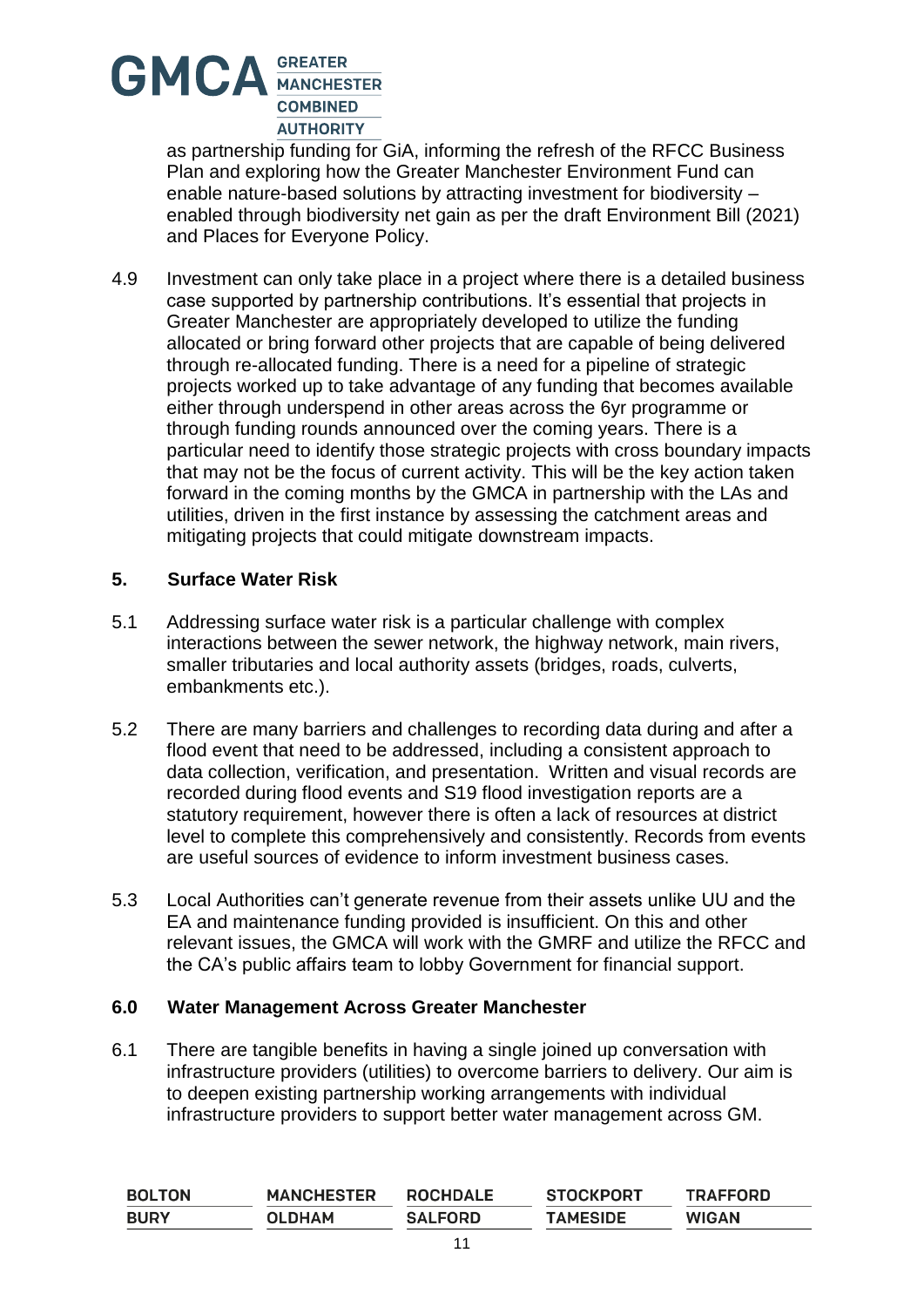

- 6.2 The RFCC is refreshing its Business Plan. The first and current plan had a three-year timeframe from 2019 to 2022. It's now being reviewed (Summer 2020) to better align it to the National Flood and Coastal Erosion Management Strategy (2020) and will be adopted in July.
- 6.3 Because the 10 districts and GMCA haven't collectively identified and agreed GM's strategic priorities for flood risk management there is a gap between the RFCC business plan, UU's long term investment strategies (and associated outcome measures) and Greater Manchester's ambitions in reducing flood risk. As set out in paragraph 3.9 above CA officers are working with the infrastructure providers to identify areas for improvement.
- 6.4 The 5 Year Environment (2019-24) includes priorities that are relevant. These are: (a) embedding climate change resilience and adaptation into all policies, (b) increasing the resilience of and investment into our critical infrastructure. In recognition of the role that natural capital has in addressing (or contributing to) flooding issues (c) managing our water environment sustainably and delivering a net gain for biodiversity. There is a need to ensure that the actions being undertaken as part of the 5 year Environment Plan address these issues moving forward.
- 6.5 Green infrastructure such as sustainable drainage systems (SuDs) and other nature-based solutions (NBS) across catchments and within urban areas need to become standard in new development, making space for water whilst slowing the flow and providing wider natural capital benefits such as improved air quality and water quality. Current uptake across Greater Manchester is low. The CA will work with Local Authorities and partners to embed these principles in areas of growth identified through the spatial plans. This will aim to identify a pipeline of strategic projects that can then bid for funding as and when the opportunity arises.
- 6.6 The Draft Places for Everyone Plan like the 2020 Greater Manchester Spatial Framework includes a draft policy on sustainable drainage, including criteria to ensure that they are designed to provide multifunctional benefits wherever possible for example delivering improvements to water quality, biodiversity and recreation. Through IGNITION, the CA and the project partnership team are seeking to develop new models to delivering SuDs solutions. It will be critical to addressing flood risk management that the actions identified through IGNITION are implemented and that those policies identified through the spatial plan are imbedded in the work that is undertaken across the CA.

#### **7. Conclusion and Recommended Actions**

7.1 Addressing the flood risk challenge is a long-term investment and commitment. The risks will have to be managed and lived with. It is recommended that the following short-term actions are progressed by the GMCA to support the local authorities in Greater Manchester:

| <b>BOLTON</b> | <b>MANCHESTER</b> | <b>ROCHDALE</b> | <b>STOCKPORT</b> | <b>TRAFFORD</b> |
|---------------|-------------------|-----------------|------------------|-----------------|
| <b>BURY</b>   | <b>OLDHAM</b>     | <b>SALFORD</b>  | <b>TAMESIDE</b>  | <b>WIGAN</b>    |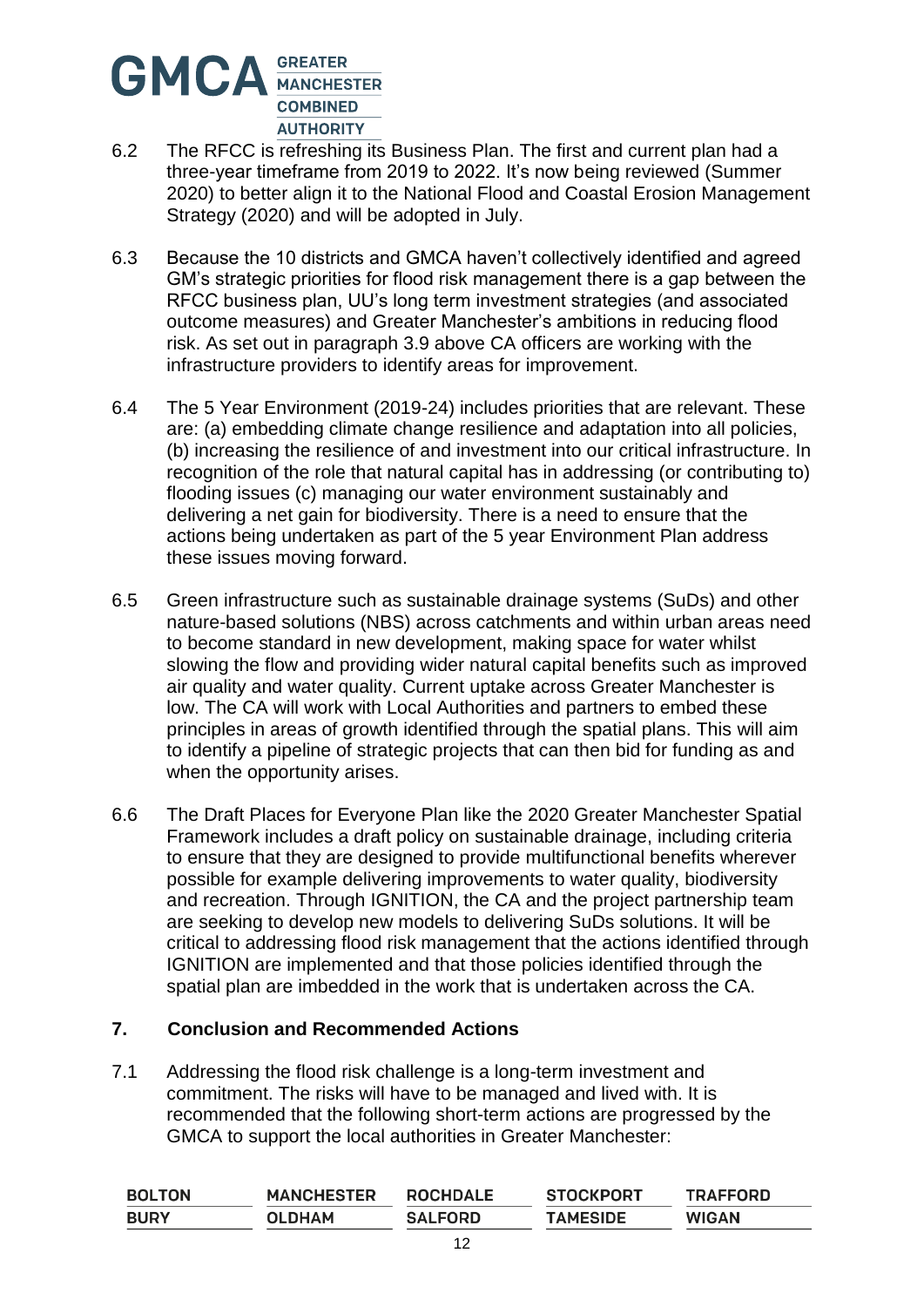

- 1. Actively lobby for resources into Greater Manchester and communicating our challenges to national Government with a view to influencing national policy direction.
- 2. Work with utilities to identify opportunities for partnership contributions.
- 3. Work with UU / EA to assess the catchment areas that impact Greater Manchester and identify projects that will benefit multiple downstream Local Authorities.
- 4. Review projects that have funding awarded and confirm the position on partnership contributions and opportunities for third party contributions to those projects.
- 5. Identify a pipeline of strategic projects that could be brought forward to bid for future funding opportunities.

| <b>BOLTON</b> | <b>MANCHESTER</b> | <b>ROCHDALE</b> | <b>STOCKPORT</b> | <b>TRAFFORD</b> |
|---------------|-------------------|-----------------|------------------|-----------------|
| <b>BURY</b>   | <b>OLDHAM</b>     | <b>SALFORD</b>  | <b>TAMESIDE</b>  | <b>WIGAN</b>    |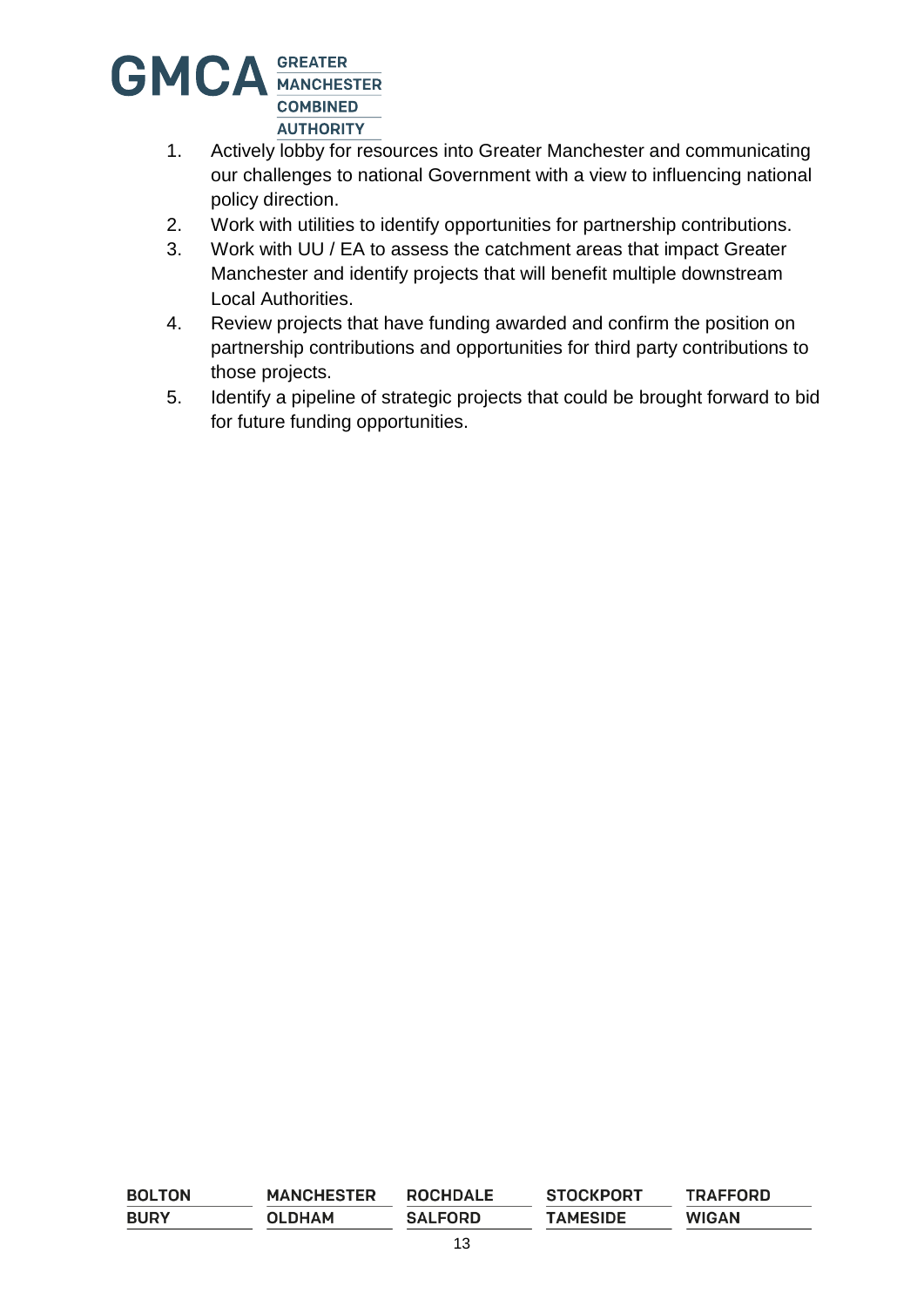

## **APPENDIX A – EXISTING PIPELINE OF FLOOD RISK PROJECTS**

#### **Table 1 – Local Authority Led Projects**

| <b>Project Name</b>                                                                          | <b>Lead Risk Management Authority - Name</b> | <b>Project Type</b>        | <b>Present Value Whole</b><br>Life Costs (£) | <b>Start of construction</b> | OM <sub>2</sub><br>(Households)<br>moved to lower<br>flood risk<br>category) $\overline{\phantom{a}}$ |
|----------------------------------------------------------------------------------------------|----------------------------------------------|----------------------------|----------------------------------------------|------------------------------|-------------------------------------------------------------------------------------------------------|
| Bolton Inlets and Screens Improvement                                                        | Bolton Metropolitan Borough Council          | Defence                    | 591,552                                      | 01/06/2023                   | 262                                                                                                   |
| Lenham Gardens Surface Water Allievation Scheme                                              | Bolton Metropolitan Borough Council          | Defence                    | 272.788                                      | 01/09/2023                   | 86                                                                                                    |
| Horwich Town Centre Flood Alleviation                                                        | Bolton Metropolitan Borough Council          | Defence                    | 3,009,000                                    | 01/07/2021                   | 248                                                                                                   |
| Mill Brook, Hollymount, Bury                                                                 | Bury Metropolitan Borough Council            | Defence                    | 80,000                                       | 01/02/2023                   | 40                                                                                                    |
| <b>Harwood Road Culvert</b>                                                                  | Bury Metropolitan Borough Council            | Defence                    | 125,000                                      | 01/02/2023                   | 40                                                                                                    |
| <b>Lumb Carr Culvert</b>                                                                     | Bury Metropolitan Borough Council            | Defence                    | 140,000                                      | 01/02/2023                   | 60                                                                                                    |
| <b>New Street Culvert</b>                                                                    | Bury Metropolitan Borough Council            | <b>Capital Maintenance</b> | 415,000                                      | 01/02/2023                   | 100                                                                                                   |
| Ramsbottom Flood Mitigation                                                                  | Bury Metropolitan Borough Council            | Defence                    | 650,000                                      | 01/02/2023                   | 80                                                                                                    |
| Shaw, Cringle, Ley and Willow Brook                                                          | <b>Manchester City Council</b>               | Defence                    | 600,000                                      | 01/12/2022                   | 230                                                                                                   |
| Manchester Trash Screens Phase 2                                                             | <b>Manchester City Council</b>               | Defence                    | 150,000                                      | 01/03/2023                   | 60                                                                                                    |
| Manchester Restoration of Open Channels of Ordinary<br>Watercourses                          | <b>Manchester City Council</b>               | Capital Maintenance        | 1,067,000                                    | 01/12/2021                   | 618                                                                                                   |
| Grasmere Rd, Royton, Oldham                                                                  | Oldham Metropolitan Borough Council          | Capital Maintenance        | 171,182                                      | 01/07/2021                   | 36                                                                                                    |
| Oak View Road, Greenfield Oldham                                                             | Oldham Metropolitan Borough Council          | <b>Capital Maintenance</b> | 475,000                                      | 01/08/2021                   | 58                                                                                                    |
| Valley Mews, Greenfield, Oldham                                                              | Oldham Metropolitan Borough Council          | Defence                    | 478,500                                      | 01/08/2021                   | 82                                                                                                    |
| Golburn Clough, Greenfield, Oldham                                                           | Oldham Metropolitan Borough Council          | Defence                    | 490.000                                      | 01/08/2021                   | 258                                                                                                   |
| <b>Turf Hill</b>                                                                             | Rochdale Metropolitan Borough Council        | Defence                    | 700,000                                      | 01/07/2021                   | 48                                                                                                    |
| Groundwater Study - Castlewood Road, Kersal                                                  | <b>Salford City Council</b>                  | Defence                    | 141,595                                      | 01/06/2021                   | 102                                                                                                   |
| <b>Stockport Parklife</b>                                                                    | Stockport Metropolitan Borough Council       | Defence                    | 3,275,000                                    | 01/09/2024                   | 600                                                                                                   |
| Schools Hill, Cheadle Surface Water Mgmt Scheme                                              | Stockport Metropolitan Borough Council       | Defence                    | 115,000                                      | 01/08/2022                   | 24                                                                                                    |
| Stockport Rd, Romiley                                                                        | Stockport Metropolitan Borough Council       | Defence                    | 450,000                                      | 01/10/2024                   | 116                                                                                                   |
| Wild Bank Hill Inlet Structure Improvements, Tameside                                        | Tameside Metropolitan Borough Council        | <b>Capital Maintenance</b> | 700,000                                      | 01/07/2022                   | 398                                                                                                   |
| Longford Brook Flood Alleviation Scheme                                                      | <b>Trafford Metropolitan Borough Council</b> | Defence                    | 325,000                                      | 01/08/2027                   | 76                                                                                                    |
| Timperley Brook Surface Water Management                                                     | Trafford Metropolitan Borough Council        | Defence                    | 490,000                                      | 01/08/2023                   | 280                                                                                                   |
| Wigan Structural Survey and Inspection of Poor and Very<br>Poor Assets - Phase 2 Perry Brook | Wigan Metropolitan Borough Council           | Capital Maintenance        | 333,448                                      | 01/06/2021                   | 54                                                                                                    |
| <b>TOTAL</b>                                                                                 |                                              |                            | 15,245,065                                   |                              | 3,956                                                                                                 |